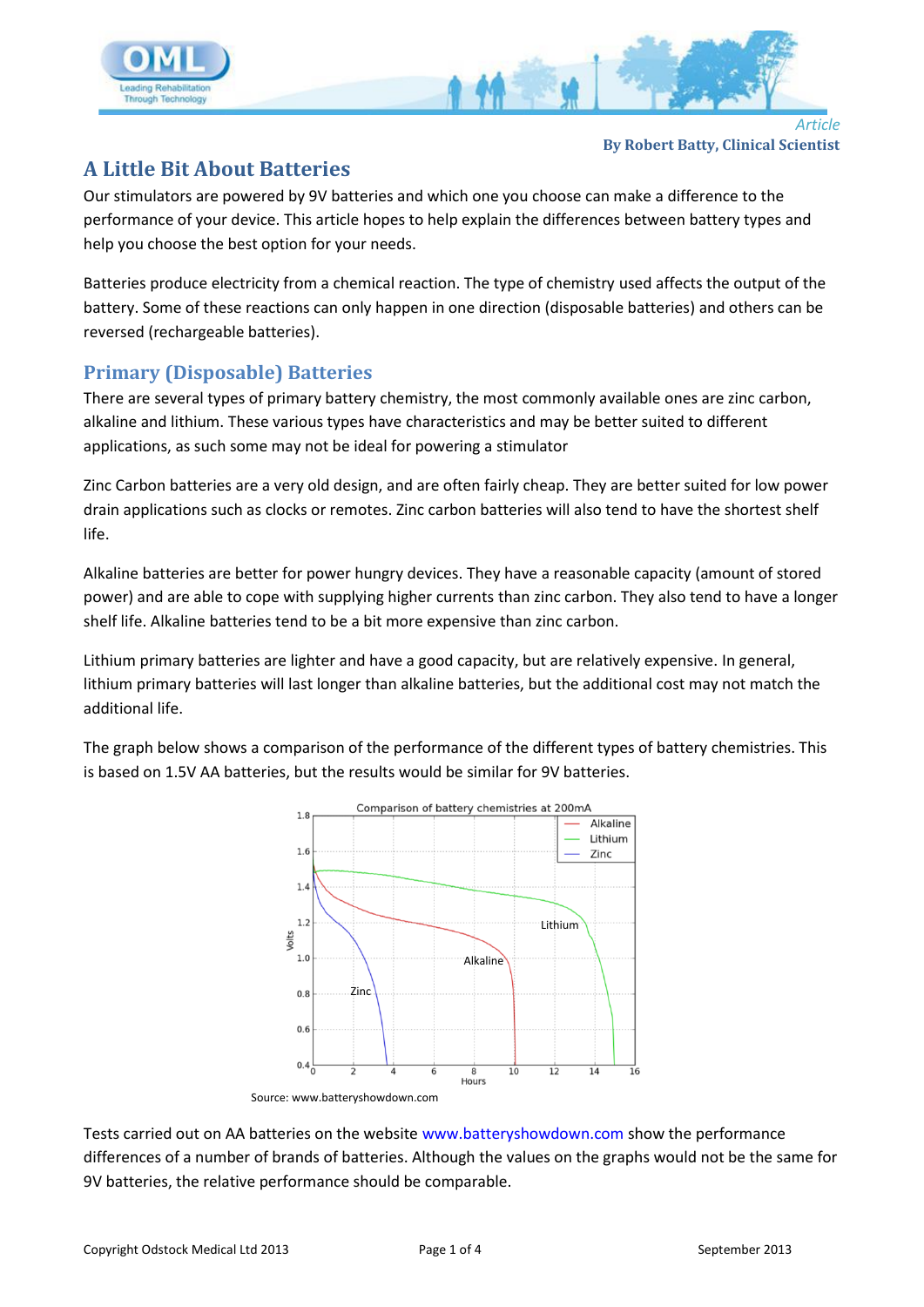

*Article*

The graph below shows the capacity of the battery when under moderate loading. The longer the line, the better (more capacity) the battery, and the longer it will last. This shows the difference in performance between zinc batteries, alkaline batteries and single use lithium batteries.



Source: www.batteryshowdown.com

Somewhat more interestingly they then factored in the cost of the battery to show how much power you get for your money. In this case the shorter the line, the better value for money. This highlights that cheaper 'value' batteries are not necessarily the best value for money for powering a stimulator.



Source: www.batteryshowdown.com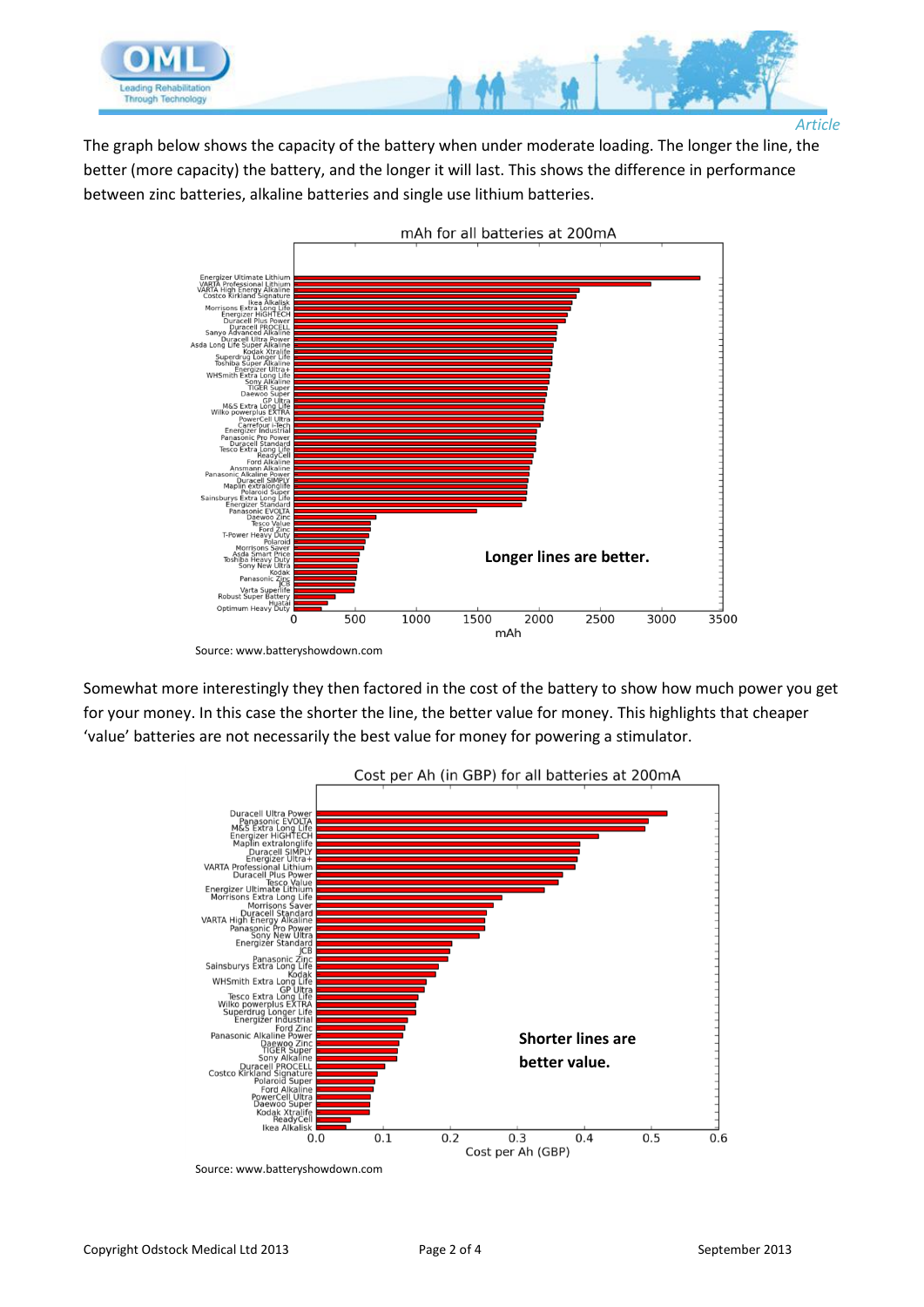

## **Rechargeable Batteries**

There are a number of different types of rechargeable batteries available, with the most common being Nickel Cadmium (NiCd), Nickel Metal Hydride (NiMH), and Lithium Polymer (LiPo).

Nickel Cadmium batteries are less common now as the use of the heavy metal Cadmium is restricted. A PP3 battery of this type typically has a charged voltage of 8.4V so delivers a lower voltage than disposable batteries, which may affect performance.

Nickel Metal Hydride is an improvement over NiCd, using safer chemicals and having a higher energy density (more power for the same size/weight). It also produces the same voltage as a NiCd battery, so may also not perform as well as a primary battery. NiMH batteries can take a long time to recharge properly, and can lose their charge over the period of a few weeks.

Nickel based rechargeable batteries typically have a smaller capacity than primary (disposable) batteries, typically 2-5 times less. This coupled with the reduced voltage will mean that they have to be changed in the stimulator more often.

Lithium Ion (Li-ion) and more recently Lithium Polymer (LiPo) rechargeable batteries have been around for many years in phones, laptops and other portable devices. However, these have typically been in custom sizes and shapes and not available to the consumer in standard sizes. Recently Lithium Polymer batteries have become available in a PP3 (9V) package. The voltage produced is slightly lower than that of a disposable battery, but weighs less with a similar capacity. This means that a single charge will last about the same length of time as a disposable battery. LiPo rechargeable batteries require a special charger, and trying to charge them with a traditional charger can cause damage. Currently the cost of PP3 LiPo batteries and chargers is quite high.

## **Conclusions**

The choice of battery to use in your stimulator is a matter of individual preference based on cost, weight or inconvenience of changing or charging the batteries. Often the choice may be based on cost, but as can be seen from the graphs above, buying the cheapest battery may not be the best value for money.

If you wish to use disposable batteries, we would recommend that you avoid zinc based batteries, as these will not perform well in your stimulator. Try to check that your battery says that it is alkaline on the packet, not all do and if it is really cheap it may well be zinc. Disposable lithium batteries should work well in your stimulator and give you a longer battery life, but the benefit you gain may not be worth the additional cost. Another factor is the shelf life of the battery. Over time the battery will lose some of its capacity even when not being used. A good alkaline battery should have several years before the use by date. Be careful of cheap batteries bought online, they may be cheap because they are coming to the end of their shelf life and will have reduced capacity. Always check for at least a couple of years left on the expiry date.

Rechargeable batteries are a good option for those wishing to save some money, as although there is a higher initial outlay this may only be the cost of a few months supply of batteries. Many of our FES users use NiMH rechargeable batteries in their stimulators, but be aware that they will not last you as long as a disposable so you will be changing them more often. Additionally because of the slightly different voltage and capacity you might not get as much notification before the battery runs out (perhaps a few hours rather than a couple of days). Some users like to keep a spare battery at hand 'just in case'. Typically a NiMH charger and two batteries will cost around £20. Compared to using £2 alkaline batteries this cost could be